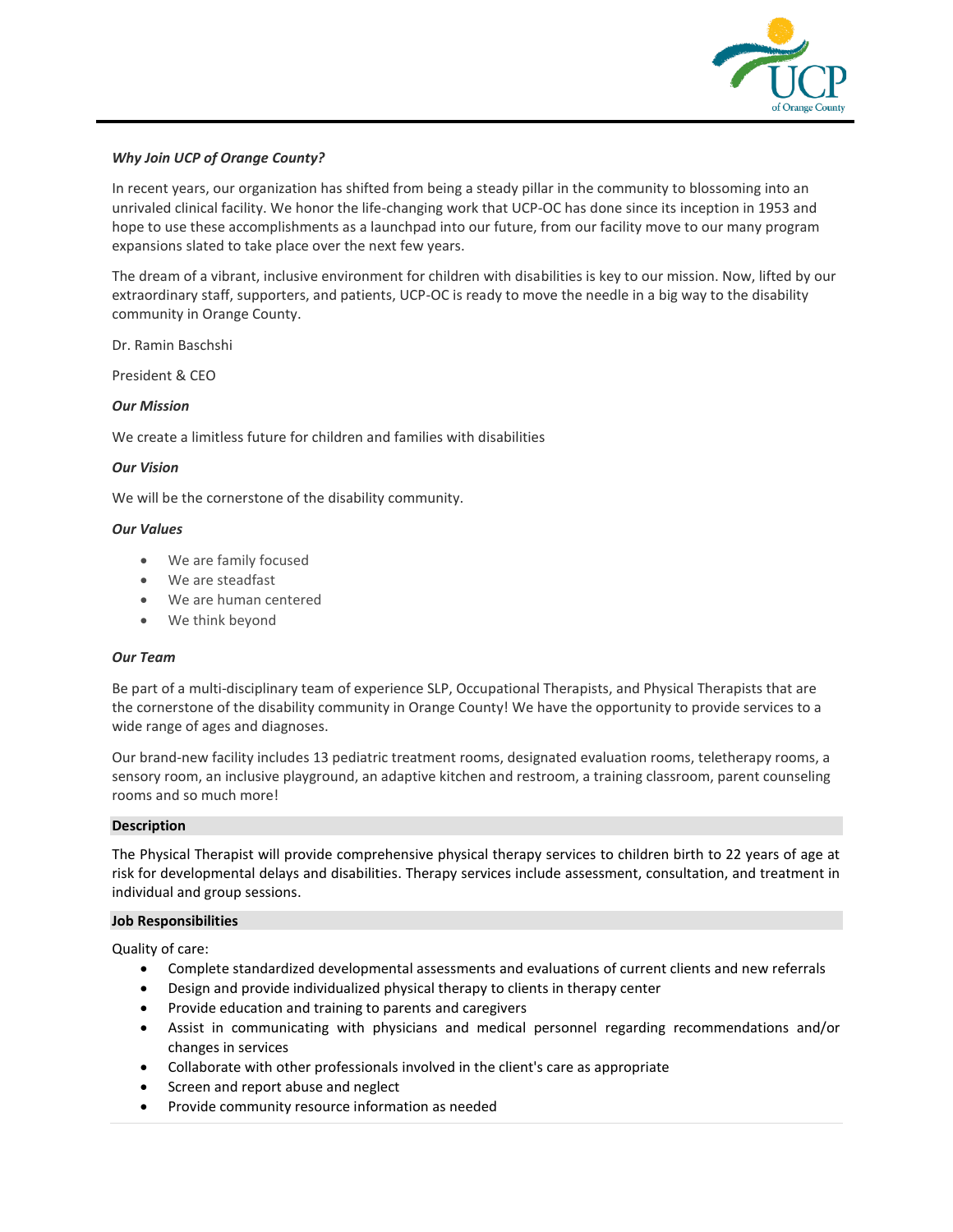

• Clean and put away equipment after every therapy session

Communication:

- Communicate with Manager of Physical Therapy and Director of Clinical Services regarding case management issues
- Collaborate as needed with the scheduling and billing department
- Make recommendations regarding the acquisition of therapeutically needed equipment and supplies

Program Coordination and Administration:

- Provide in-service training and support to therapy staff and peers
- Provide supervision to Physical Therapy Assistants, Therapy Aides, and volunteers in accordance with UCPOC guidelines and clinical practice guidelines
- Attend transition meetings with school districts and regional center representatives as necessary

Documentation:

- Prepare reports to include but not limited to Developmental Summaries, Evaluation/Re-evaluation, Discharge, and Recommendation reports
- Complete internal documentation including daily attendance and progress notes plus billing in EMR
- Record hours in payroll system
- Attend all therapy and UCP-OC meetings as required
- Participate in University or College Affiliated Program as Clinical Instructor to mentor Student Physical Therapist after one year of experience or when deemed to have enough clinical experience by Manager of Physical Therapy

## **Additional Responsibilities**

- Serve as ambassador of UCP-OC in the community by representing the mission and vision of our organization
- Represent UCP-OC in an ethical and professional manner; maintain confidentiality and exercise discretion
- Demonstrate a high level of quality work, attendance, and appearance
- Adhere to all Company policies, procedures, and safety regulations
- Adhere to local, state, and federal laws

#### **Job Requirements**

- Master's or Doctorate's degree in Physical Therapy from an accredited program
- Physical Therapist license issued by State of California
- 4 years of pediatric experience preferred
- American Heart Association CPR certification—healthcare provider level
- Proficiency in Microsoft Office, Outlook, Internet, and database management
- Comprehensive knowledge of both typical and atypical growth and development
- Working knowledge of intervention techniques within the practice framework for Pediatric Physical Therapy
- Ability to handle inconsistencies, interruptions, and pressure while remaining organized, setting priorities, and meeting deadlines
- The ability to speak Spanish is desirable
- Requires good judgement, integrity, dependability, and sense of responsibility
- Strong written and oral communication skills including persuasive speaking (both one-on-one and in a group setting); ability to listen and respond to questions effectively
- Ability to work both collaboratively and independently; work effectively with diverse groups of people